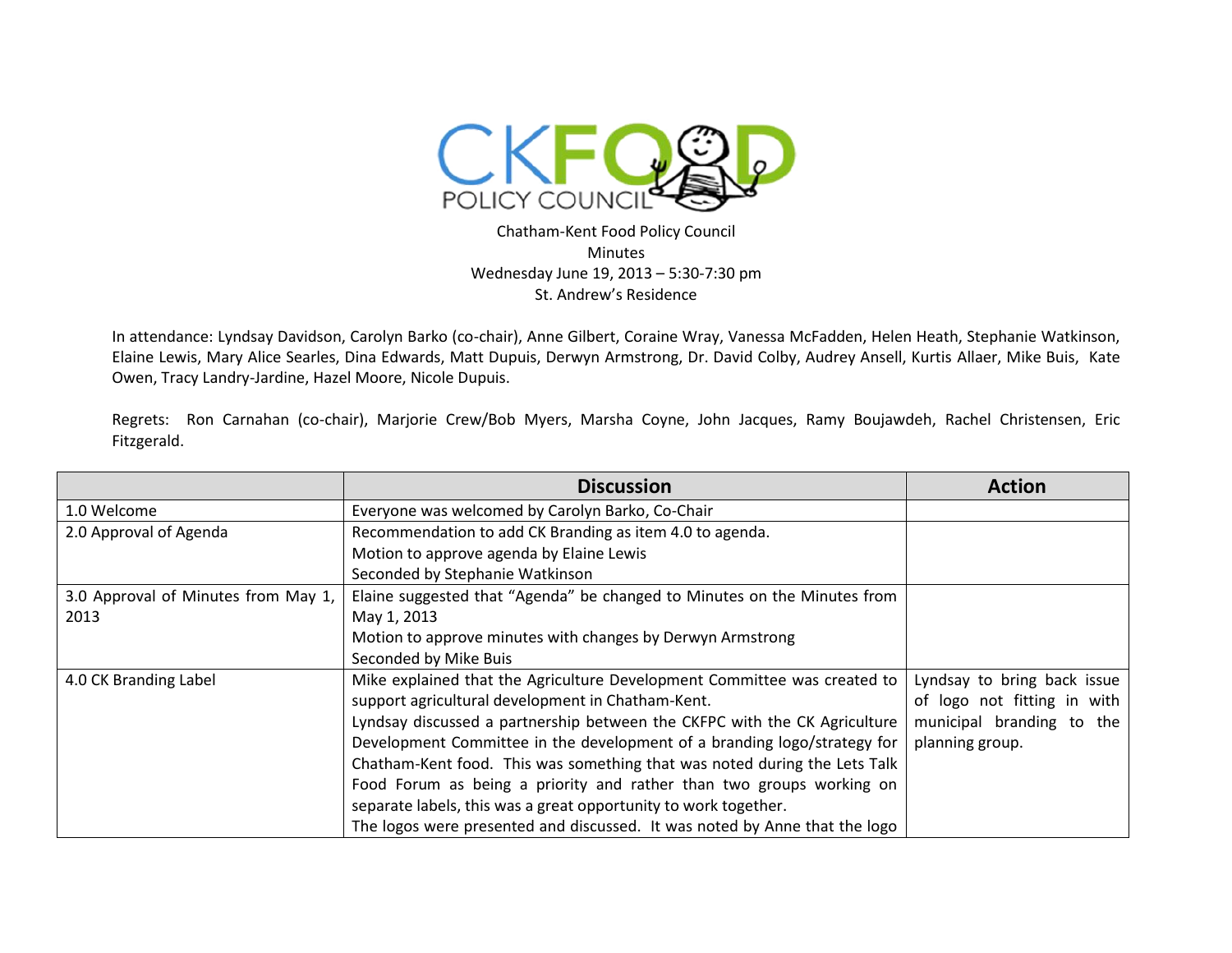|                                        | is not in line with the rest of the municipal branding logos. Lyndsay indicated                                 |                                                           |
|----------------------------------------|-----------------------------------------------------------------------------------------------------------------|-----------------------------------------------------------|
|                                        | that she will bring this back to the planning group for discussion.                                             |                                                           |
| 5.0 Priority Setting of Policy Options | Lyndsay went through the 4 key theme areas that have been used to provide                                       |                                                           |
|                                        | some direction for the policy work moving forward. These themes are based                                       |                                                           |
|                                        | on the results of the community assessment and include:                                                         |                                                           |
|                                        | 1. Access and Availability of Healthy Food in Food Deserts                                                      |                                                           |
|                                        | 2. Increase food skills for school-aged children                                                                |                                                           |
|                                        | 3. Increase food skills in the community                                                                        |                                                           |
|                                        | 4. Access to Local Food                                                                                         |                                                           |
|                                        | Lyndsay explained the process that would be used to select the key focus                                        |                                                           |
|                                        | areas highlighting that the perceived Need, Impact, Readiness and Capacity                                      |                                                           |
|                                        | were going to be the basis of the discussion.                                                                   |                                                           |
|                                        | 1. Access and availability of Health foods in food deserts                                                      |                                                           |
|                                        | Discussion points:                                                                                              |                                                           |
|                                        | Food deserts exist in Thamesville and East Chatham<br>$\bullet$                                                 |                                                           |
|                                        | It is something talked about a lot                                                                              |                                                           |
|                                        | Some areas have adapted to lack of stores                                                                       |                                                           |
|                                        | East end $-$ people wanted to talk to and have closer $-$ barrier to<br>access, need a car                      |                                                           |
|                                        | 2 food banks in East Chatham, speak to need                                                                     |                                                           |
|                                        | High cost associated with food in these areas                                                                   |                                                           |
|                                        | Feeds a car culture                                                                                             |                                                           |
|                                        | No shelters at bus stops near stores (consider sending request to have<br>these put near the stores from CKFPC) |                                                           |
|                                        | St Andrew's has the money to purchase a mobile truck for Meals on                                               |                                                           |
|                                        | Wheels that could potentially be used for other things - will have hot<br>and cold capabilities.                |                                                           |
|                                        | Many options may be "band-aid" solutions                                                                        |                                                           |
|                                        | Lyndsay showed map of the food deserts/locations of grocery stores                                              |                                                           |
|                                        | **** note that the explanation was incorrect - the red on the map                                               | Lyndsay will attach a link to<br>the minutes for the food |
|                                        | represents the highest need population. The legend means that 0-1 %                                             | desert presentation done by                               |
|                                        | of people in that area can walk to a grocery store, meaning that 99%                                            | Michaela Smith.                                           |
|                                        | have low access to a grocery store.                                                                             |                                                           |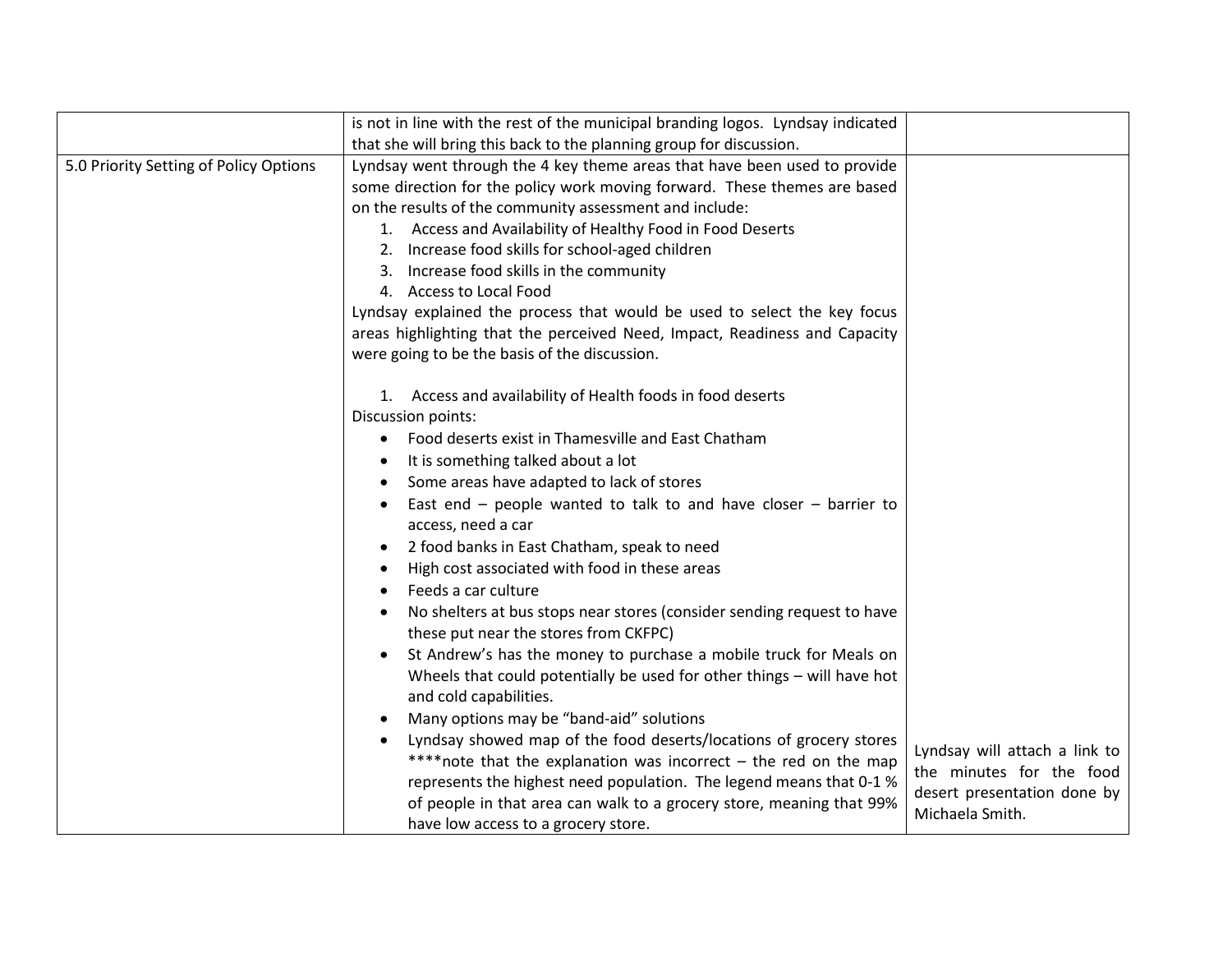|                   | Need - High                                                           |                            |
|-------------------|-----------------------------------------------------------------------|----------------------------|
|                   | Impact - High                                                         |                            |
|                   | Readiness - Medium                                                    |                            |
|                   | Capacity - Medium-Low                                                 |                            |
|                   |                                                                       |                            |
| 2.                | Increase food skills in school age children                           |                            |
| <b>Discussion</b> |                                                                       |                            |
| $\bullet$         | Lots of discussion about this topic in Let's Talk Food Assessment     |                            |
|                   | Student Nutrition Program has run cooking programs in the past that   |                            |
|                   | were very successful in a variety of settings from schools, to        |                            |
|                   | community groups.                                                     |                            |
| $\bullet$         | Interest from kids is there if given the opportunity to participate   |                            |
|                   | Programs exist that could be adapted/expanded with staff support      |                            |
|                   | Suggestion to create an inventory of all possible kitchens that are   |                            |
|                   | available that could be used for different foods skills programs      |                            |
| $\bullet$         | AMO conference in August - recommendation that we use this as an      | Anne to send Lyndsay the   |
|                   | opportunity to meet with the Ministry of Education to advocate for    | information.<br>Lyndsay to |
|                   | food skills/home economics to be back in schools                      | investigate what we would  |
|                   | Capacity of teachers is already maxed out with the current priorities | need to do to be ready for |
|                   | in the curriculum but we could look at ways to include food skills at | the AMO conference.        |
|                   | different times                                                       |                            |
|                   | Schools often lack the facilities to do cooking programs              |                            |
|                   | Suggestion to bring this to parent councils as they may have more     |                            |
|                   | time/more interest in offering programs outside the classroom.        |                            |
|                   | Current programs such as Ag in the classroom exist.                   |                            |
|                   | Need - High                                                           |                            |
|                   | Impact - High                                                         |                            |
|                   | Readiness - High                                                      |                            |
|                   | Capacity - Medium                                                     |                            |
|                   |                                                                       |                            |
|                   | 3. Increase food skills in the community                              |                            |
|                   | Feeling that there is a lack of knowledge in the community of how to  |                            |
|                   | prepare foods                                                         |                            |
|                   | Could be related to income level                                      |                            |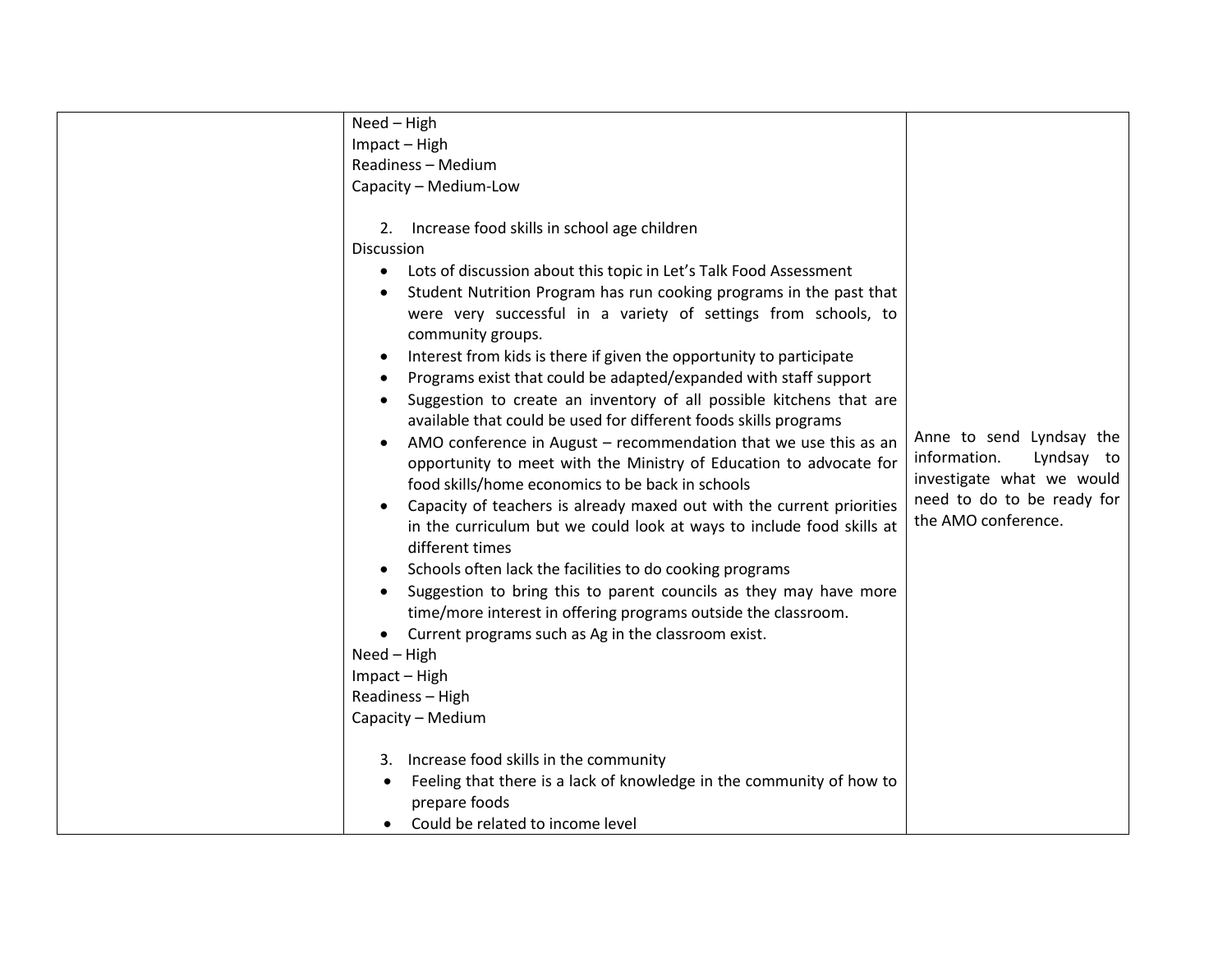| Possible to consider options outside of cooking meals such as<br>$\bullet$  |  |
|-----------------------------------------------------------------------------|--|
| community gardens                                                           |  |
| Food Centres - Lyndsay and Helen explained about a model being              |  |
| offered in other communities where there are centres that house a           |  |
| variety of programs such as a food bank, community garden,                  |  |
| community supports, industrial kitchen (used as an incubator kitchen,       |  |
| food skills location, etc). There is currently interest from a variety of   |  |
| individuals to pursue this option and replicate it in CK.                   |  |
| Is there really a lack of knowledge/awareness? Is it a lack of time?        |  |
| Self-esteem often is a big issue                                            |  |
| Advocate with 4H clubs/other partners.<br>$\bullet$                         |  |
| Need - High                                                                 |  |
| Impact - High                                                               |  |
| Readiness - Medium                                                          |  |
| Capacity – Medium to high (some supports already exist – ie gardens whereas |  |
| others would need to be created/expanded)                                   |  |
|                                                                             |  |
| 4. Access to Local Food                                                     |  |
| Felt that there is a lot of interest from the community                     |  |
| Feeling that things are changing - more and more interest                   |  |
| Need to understand the economic benefits as well as the nutrition           |  |
| ones                                                                        |  |
| Need to create awareness                                                    |  |
| Support farmers/food producers                                              |  |
| Price is the focus but some changing trends are happening                   |  |
| EpiCKure event in the fall - more community events happening.               |  |
| Need - High                                                                 |  |
| Impact - High                                                               |  |
| Readiness - High                                                            |  |
| Capacity - Low                                                              |  |
|                                                                             |  |
| Discussion to rank priorities:                                              |  |
| Discussion that the two food skills points may overlap and could be         |  |
| combined into one theme focusing on food skills, everyone supported         |  |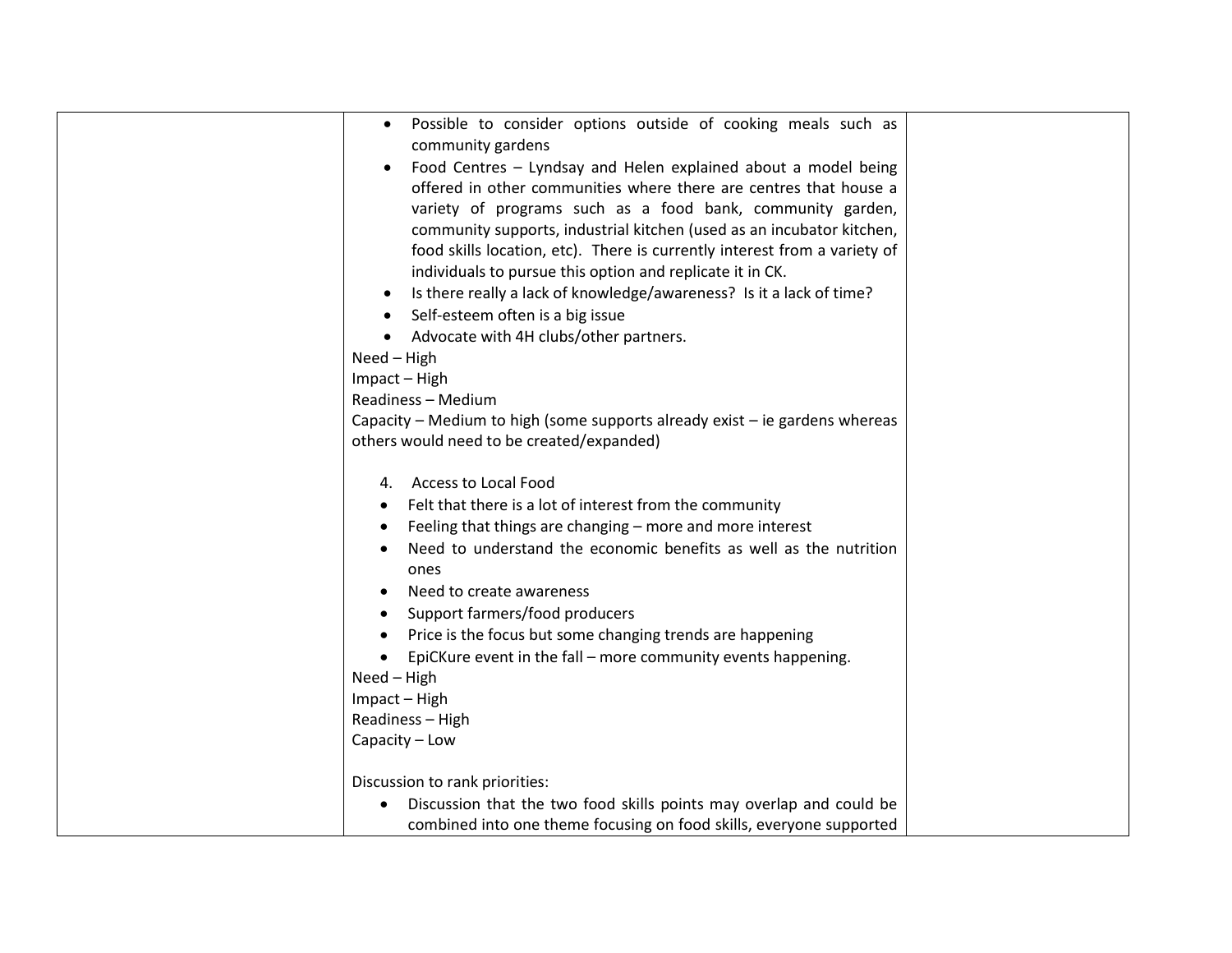|                    | doing this.<br>Discussion that it is important to look at food access and availability<br>$\bullet$<br>everywhere and not just in the food deserts<br>Feeling that many of the local food focuses could be used to support<br>the food access.<br>Final decision was to focus on the following 2 priorities at this time:<br>#1 - Food Access and Availability - realizing that there will probably be areas<br>that will be pulled from the local food areas<br>#2 - Food Skills                                                                                                                                                                                                                                                                                                                                                                                                                                                                       |                                                                                                                                                                                                                                              |
|--------------------|---------------------------------------------------------------------------------------------------------------------------------------------------------------------------------------------------------------------------------------------------------------------------------------------------------------------------------------------------------------------------------------------------------------------------------------------------------------------------------------------------------------------------------------------------------------------------------------------------------------------------------------------------------------------------------------------------------------------------------------------------------------------------------------------------------------------------------------------------------------------------------------------------------------------------------------------------------|----------------------------------------------------------------------------------------------------------------------------------------------------------------------------------------------------------------------------------------------|
| 6.0 Working Groups | Policy workgroups (based on priority setting activity)<br>Now that our priorities have been set we need to create working groups to<br>support them. Everyone is to pick one workgroup to be involved with. Initial<br>meeting dates will be set over the summer to start working through some of<br>the policies that can be used to support moving forward.<br>Website Launch<br>Lyndsay shared the current development of the promotion materials<br>(bookmark and placemat) that will be used to promote the website. If you are<br>interested in helping out with the development of the launch of the website<br>please connect with Lyndsay. There are also some bags that were ordered for<br>an event and not used (since they did not arrive on time) that will be used to<br>promote the website possibility through local grocery stores.<br><b>Community Gardens</b><br>Lyndsay gave an explanation of the development of the CK community | Lyndsay will send out an<br>email to everyone.<br>Everyone - please let Lyndsay<br>which<br>know<br>priority<br>workgroup you would like to<br>be involved with.<br>Contact Lyndsay if you are<br>interested in being part of<br>the launch. |
|                    | gardens committee. As this is now a formal group, it was requested that a<br>member of the CKFPC also sit at this table.<br>Helen Heath and Stephanie Watkinson both are part of this group and it was<br>felt that they would be able to be the link between the groups                                                                                                                                                                                                                                                                                                                                                                                                                                                                                                                                                                                                                                                                                |                                                                                                                                                                                                                                              |
|                    | <b>Obesity Workgroup for Healthy Communities</b><br>The Healthy Communities Partnership is creating a workgroup to develop an<br>obesity strategy for Chatham-Kent. The CKFPC, Active Communities Steering                                                                                                                                                                                                                                                                                                                                                                                                                                                                                                                                                                                                                                                                                                                                              | Contact Lyndsay if you are<br>interested in representing<br>the CKFPC on this group.                                                                                                                                                         |